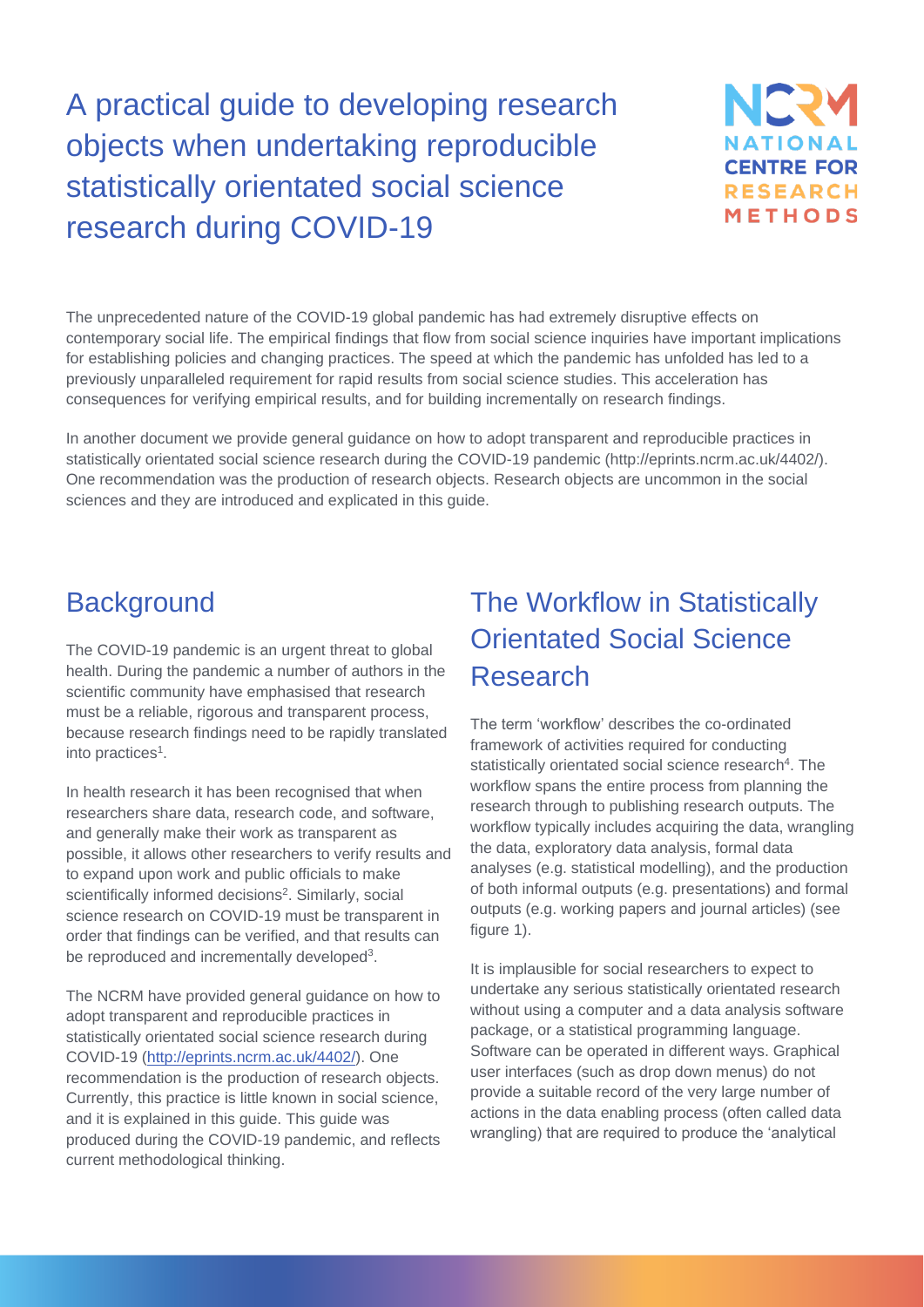



dataset' that is required for the empirical research. In practice researchers must write out the code for software commands using a programming or syntactical format<sup>5</sup>.

Central to a transparent and reproducible workflow is a clear audit trail. The goal of the audit trail is to document the provenance of every result  $4, 6$ . For many researchers the backbone of audit trail will be their files of programming commands or syntax (e.g. a .do file in Stata, a .R file containing R code, or a .sav file in SPSS). A transparent public audit trail allows researchers who are unconnected with the original research to gain access to all of these stages of the research process. This is imperative for COVID-19 social research because it enables the rapid verification of findings and for results to be swiftly build upon.

### Research Objects

Within data science the concept of a research object (RO) describes an artefact that packages up research outputs (e.g. data, metadata, code, results, documentation, and papers)  $7, 8$ .

Expressed formally, research objects are rich aggregations of resources, that possess some scientific

intent or support a research objective<sup>7</sup>. In practice research objects can be considered as bundles of the digital bits and pieces that make up the reusable record of a piece of research, and they are identifiable, citable and sharable<sup>9</sup>.

## Research Objects for Statistically Orientated Social Science Research

A research object for a statistically orientated social science research output is likely to comprise the following.

1. A summary document that narrates the research object, for example a README file.

2. The analytical dataset in an open and readable format, if it is legal, ethical and feasible to include it within the research object. In practice, social scientists working with large-scale datasets, for example those supplied by national archives, will be unable to share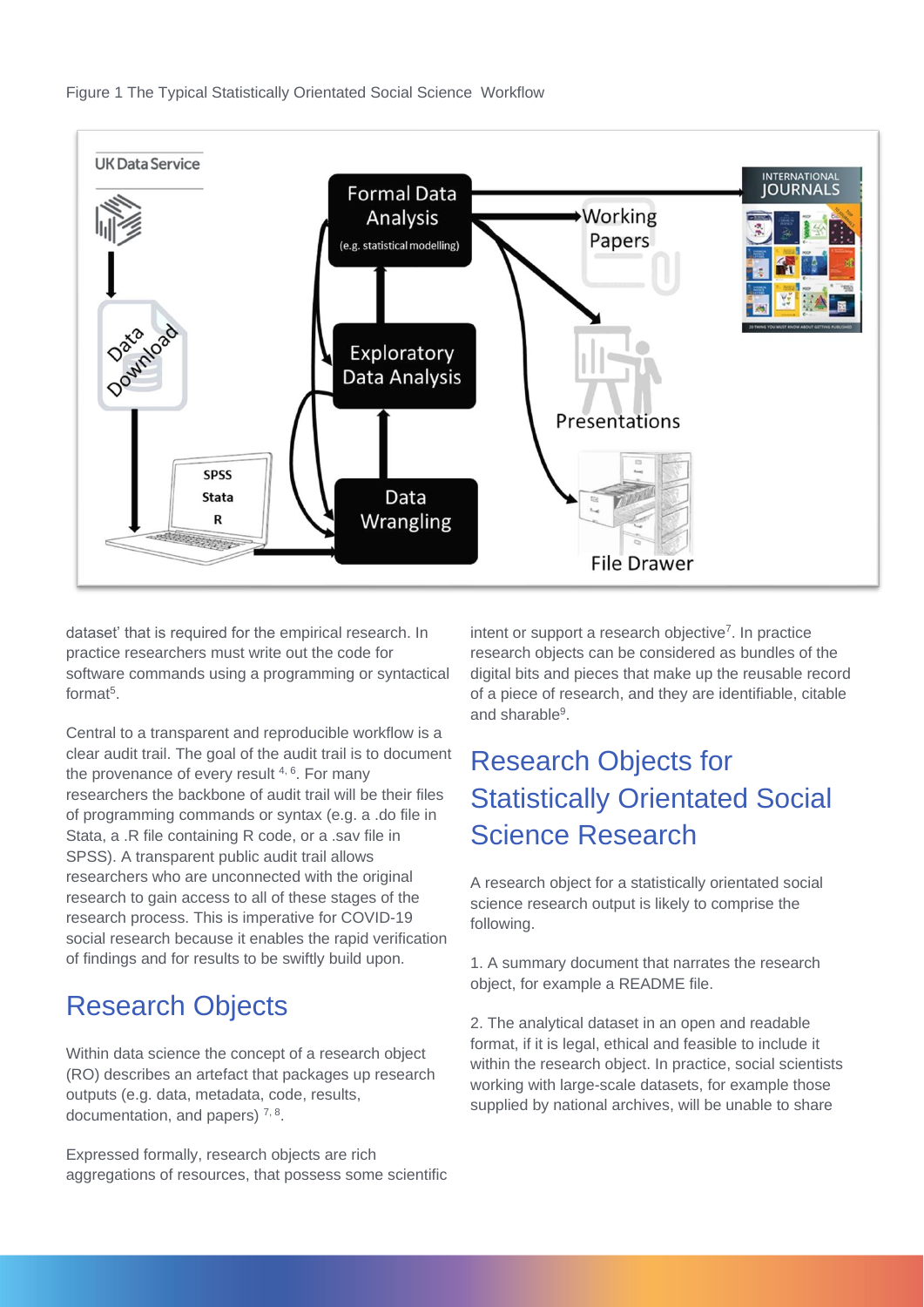data. This is because the data are provided under some form of 'end user license' that prevents data sharing<sup>1</sup>.

3. A link that clearly identifies the exact version of the unprocessed (or raw) dataset and its origins (i.e. where and when it was obtained) using a persistent identifier such as a digital object identifier (DOI)<sup>10</sup>. This acts as a substitute for the analytical dataset when it cannot be included as part of the research object.

4. A statement indicating which data analysis software package, or a statistical programming language was employed, which clearly states the version, and all the libraries, dependencies and plugins that were used. This should be accompanied by detailed information about the computer that was used and the computational environment in which the work was undertaken<sup>11</sup>.

5. Files of programming commands or syntax that were used for acquiring the data, wrangling the data, exploratory and formal data analyses, and the production of publication outputs (e.g. graphs and tables). For example this will be a .do file in Stata, a .R file containing R code, or a .sav file in SPSS. The 'file drawer problem' is a term used to describe the detrimental consequences that the under-reporting of non-significant research findings has on the landscape of empirical research<sup>12</sup>. The 'file drawer problem' is partially addressed because the files in the research object will document all of the analyses undertaken, and not just the analyses that are presented in the published work. The files of programming commands may be organised into an electronic research notebook, for example a Jupyter notebook<sup>13, 14</sup>.

6. A set of intermediate research outputs. For example, these may include slides from presentations and working papers.

7. Research outputs, for example academic journal articles. In practice this may be via gold open access or green open access (e.g. through a university repository).

### Research Repositories

The Open Science Framework (OSF) is a specialist platform which provides collaboration tools that help researchers both to work on projects privately, and to make entire projects publically accessible for broad dissemination<sup>15</sup>. Research objects can easily be constructed on OSF because files of research code can be shared alongside further project related materials such as conference presentations and preprints. It is currently in infancy, but the OSF platform shows promising signs that it could emerge as a dominant ecosystem for transparent and reproducible social science.

GitHub is one possible alternative to OSF. GitHub is primarily a software development platform<sup>16</sup>. The functionality of GitHub lends itself well to developing public repositories of social science workflows.

## FAIR Principle for Social Research

The production of research objects should be guided by **FAIR** principles, this means that they should be **F**indable, **A**ccessible, **I**nteroperable and **R**eusable<sup>17</sup> . These principles should assist the discovery and reuse by third-parties that are unconnected with the original research<sup>18</sup>.

A social science research object is **F**indable when it can be uniquely and persistently identified. Elements of a social science research object are **A**ccessible if they can be obtained by other researchers or stakeholders such as policy makers. The information contained in the research object must be easy to access. Files containing research code must be accessible to other computers.

Elements of a social science research object are **I**nteroperable when they are understandable and allow exchange. For example, a file in an esoteric format (e.g. .xzq) would not be understood by human researchers or readable by another computer. Therefore, the information within the file could not be exchanged.

Components of a social science research object are **R**eusable when they are sufficiently well described that they can be utilized by a third party unconnected with the original research with minimal effort.

<sup>1</sup> See<https://www.ukdataservice.ac.uk/conditions.aspx> accessed 22.03.20 for detailed information on data supplied by the UK Data Service.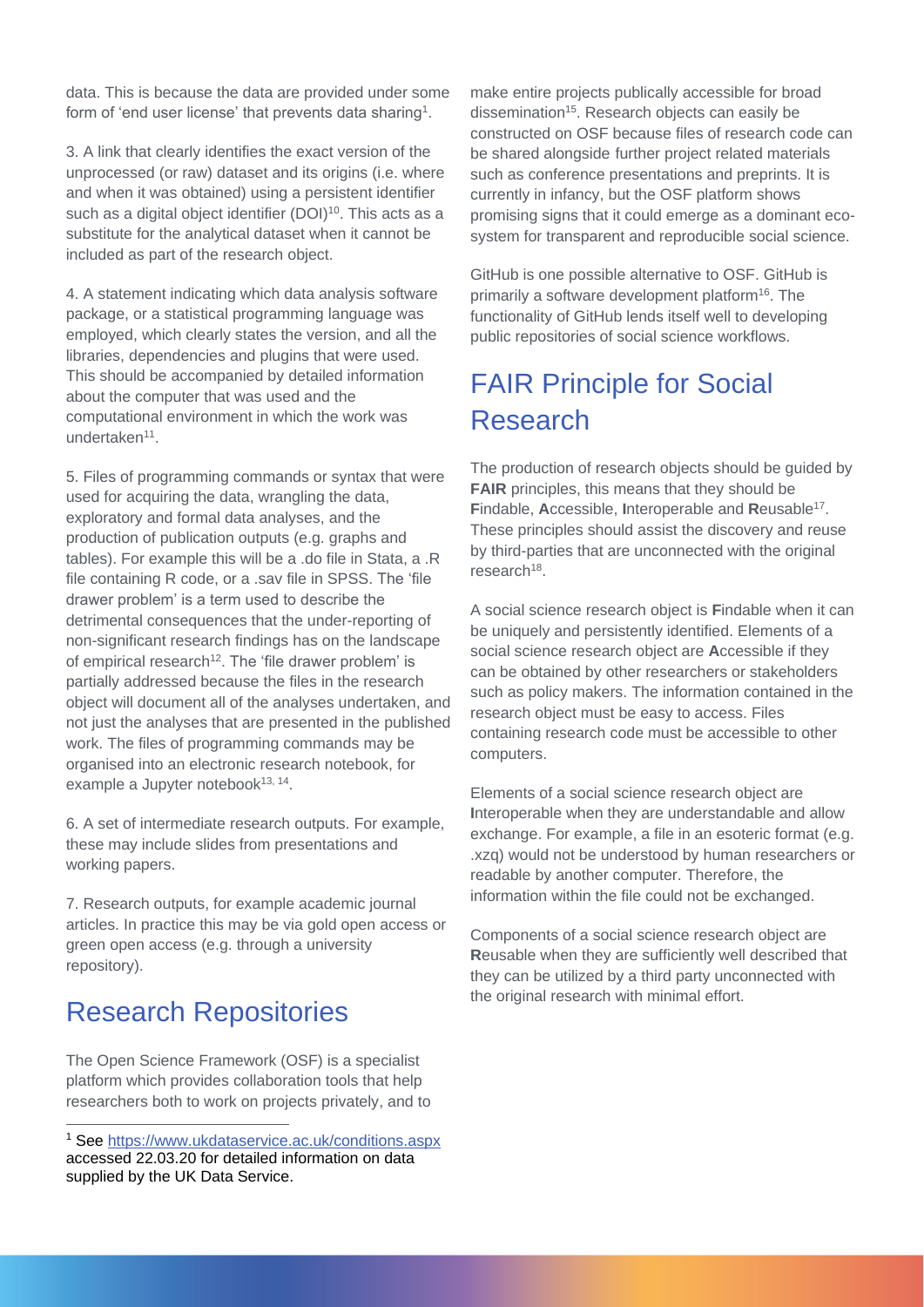## Useful resources

<https://www.researchobject.org/>

#### <https://www.force11.org/group/fairgroup/fairprinciples>

Connelly, Roxanne, Vernon Gayle, and Chris Playford. Transparent and Reproducible Data Analysis. SAGE Publications Limited, 2020.

[https://methods.sagepub.com/foundations/transparent](https://methods.sagepub.com/foundations/transparent-and-reproducible-data-analysis)[and-reproducible-data-analysis](https://methods.sagepub.com/foundations/transparent-and-reproducible-data-analysis)

Playford, Christopher J., Vernon Gayle, Roxanne Connelly, and Alasdair JG Gray. "Administrative social science data: The challenge of reproducible research." Big Data & Society 3, no. 2 (2016): 2053951716684143. [https://journals.sagepub.com/doi/pdf/10.1177/20539517](https://journals.sagepub.com/doi/pdf/10.1177/2053951716684143) [16684143](https://journals.sagepub.com/doi/pdf/10.1177/2053951716684143)

Reproducible Social Research NCRM Online Resource by Vernon Gayle <https://www.ncrm.ac.uk/resources/online/all/?id=20732>

Research Object examples for 'Parental Social Class and Filial School Level Educational Outcomes in Contemporary Britain' ESRC SDAI PROJECT ES/R004978/1<https://osf.io/vgfnr/>

#### References

- 1 Besançon, Lonni, Nathan Peiffer-Smadja, Corentin Segalas, Haiting Jiang, Paola Masuzzo, Cooper A Smout, Eric Billy, Maxime Deforet, and Clémence Leyrat. "Open Science Saves Lives: Lessons from the Covid-19 Pandemic." *BioRxiv*  (2020).
- 2 Sumner, Josh Q, Leah Haynes, Sarah Nathan, Cynthia Hudson-Vitale, and Leslie D McIntosh. "Reproducibility and Reporting Practices in Covid-19 Preprint Manuscripts." *medRxiv*  (2020).
- 3 Moon, M Jae. "Fighting Covid‐19 with Agility, Transparency, and Participation: Wicked Policy Problems and New Governance Challenges." *Public administration review* 80, no. 4 (2020): 651-56.
- 4 Long, J.S. *The Workflow of Data Analysis Using Stata*. College Station: Stata Press, 2009.
- 5 Gayle, VJ, and PS Lambert. "The Workflow: A Practical Guide to Producing Accurate, Efficient,

Transparent and Reproducible Social Survey Data Analysis." (2017).

- 6 Sandve, Geir Kjetil, Anton Nekrutenko, James Taylor, and Eivind Hovig. "Ten Simple Rules for Reproducible Computational Research." *PLoS computational biology* 9, no. 10 (2013): e1003285.
- 7 Bechhofer, Sean, Iain Buchan, David De Roure, Paolo Missier, John Ainsworth, Jiten Bhagat, Philip Couch*, et al.* "Why Linked Data Is Not Enough for Scientists." *Future Generation Computer Systems* 29, no. 2 (2013): 599-611.
- 8 Sefton, Peter, Eoghan Ó Carragáin, Carole Goble, and Stian Soiland-Reyes. "Introducing Ro-Crate: Research Object Data Packaging." In *eResearch Australia*. Brisbane, 2019.
- 9 De Roure, David. "Towards Computational Research Objects." Paper presented at the Proceedings of the 1st International Workshop on Digital Preservation of Research Methods and Artefacts, 2013.
- 10 Paskin, Norman. "Digital Object Identifier (Doi®) System." *Encyclopedia of library and information sciences* 3 (2010): 1586-92.
- 11 Howe, Bill. "Virtual Appliances, Cloud Computing, and Reproducible Research." *Computing in Science & Engineering* 14, no. 4 (2012): 36-41.
- 12 Salkind, Neil J. *Encyclopedia of Research Design*. Vol. 1: Sage, 2010.
- 13 Toomey, D. *Learning Jupyter*. Birmingham: Packt Publsihing, 2016.
- 14 Kluyver, Thomas, Benjamin Ragan-Kelley, Fernando Pérez, Brian E Granger, Matthias Bussonnier, Jonathan Frederic, Kyle Kelley*, et al.* "Jupyter Notebooks-a Publishing Format for Reproducible Computational Workflows." Paper presented at the ELPUB, 2016.
- 15 Foster, Erin D., and Ariel Deardorff. "Open Science Framework (Osf)." *Journal of the Medical Library Association: JMLA* 105, no. 2 (2017): 203.
- 16 Blischak, John D, Emily R Davenport, and Greg Wilson. "A Quick Introduction to Version Control with Git and Github." *PLoS computational biology* 12, no. 1 (2016).
- 17 Boeckhout, Martin, Gerhard A Zielhuis, and Annelien L Bredenoord. "The Fair Guiding Principles for Data Stewardship: Fair Enough?". *European journal of human genetics* 26, no. 7 (2018): 931-36.
- 18 Wilkinson, Mark D, Michel Dumontier, IJsbrand Jan Aalbersberg, Gabrielle Appleton, Myles Axton, Arie Baak, Niklas Blomberg*, et al.* "The Fair Guiding Principles for Scientific Data Management and Stewardship." *Scientific data*  3 (2016): 10.1038/sdata.2016.18.